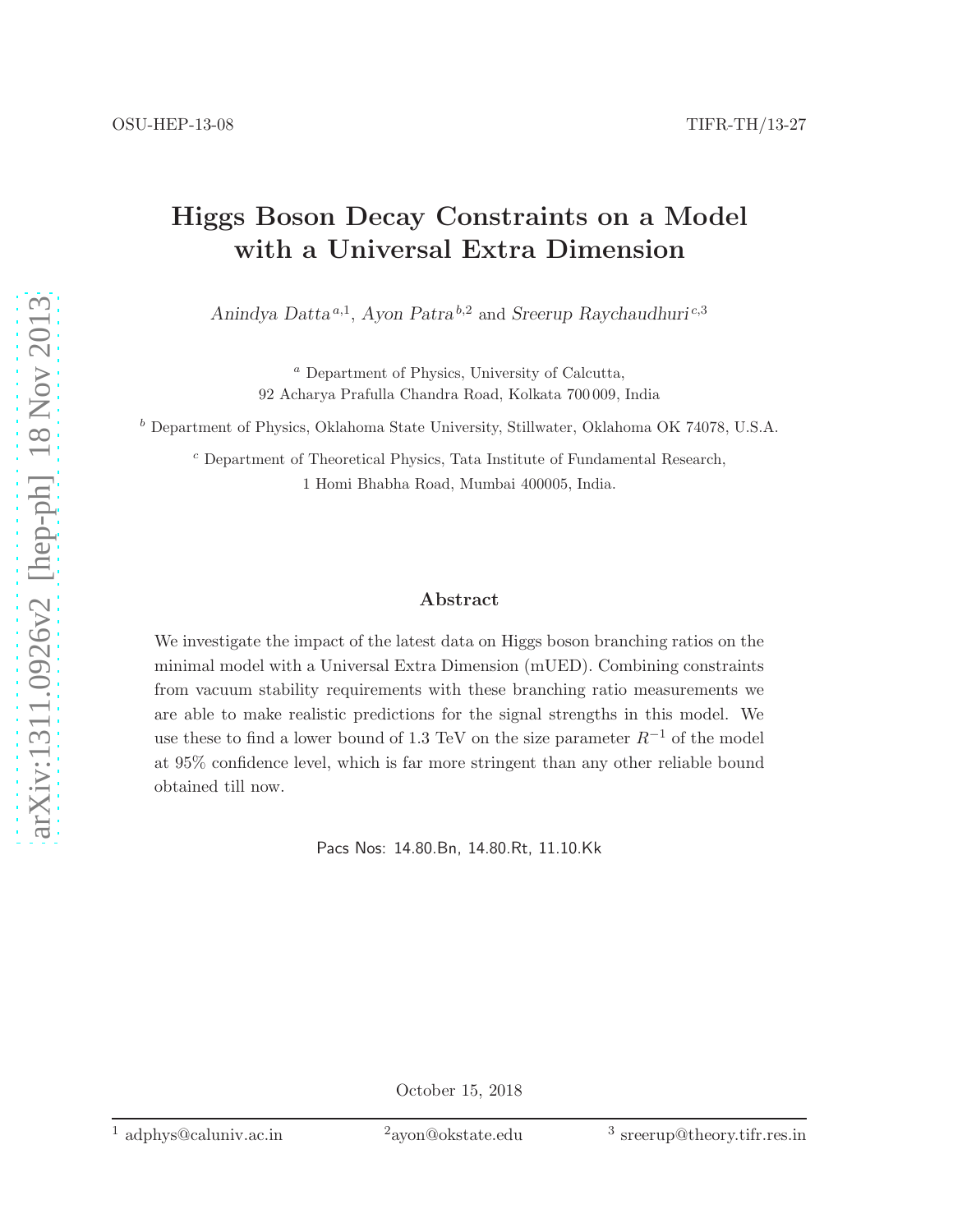The discovery of the 125-126 GeV Higgs boson — or its close lookalike — at CERN, Geneva, in the previous year [\[1\]](#page-12-0), has proved to be a game-changing moment in phenomenological studies of electroweak interactions. Gone are speculations about Higgsless models [\[2\]](#page-12-1), strongly-coupled Higgs sectors [\[3\]](#page-12-2) and fears that the Higgs boson self-coupling may hit a Landau pole at some large energy scale [\[4\]](#page-12-3). Instead, today's theoretical studies have other concerns, such as stability of the electroweak vacuum, fine-tuning constraints and the requirement that the measured Higgs boson mass and branching ratios be correctly explained in whatever model happens to be the subject of the study. At the present instance, there is no compelling reason, beyond certain theoretical prejudices (like grand unification), to believe that we require anything other than the Standard Model (SM) to explain all the known phenomena on a terrestrial scale. Destabilisation of the SM vacuum at some energy scale below the Planck scale could be one of the strongest hints of new physics [\[5\]](#page-12-4), but at the moment this issue is mired in uncertainties of the top quark mass measurement  $|6|$ .

Nevertheless, we do require physics beyond the Standard Model, and this requirement arises as soon as we look outside the confines of our Earth into the cosmos beyond. Here it is well known that the SM fails to provide explanations for  $(i)$  the composition of dark matter [\[7\]](#page-12-6),  $(ii)$  the nature of dark energy [\[8\]](#page-12-7) and *(iii)* the amount of  $CP$ -violation required for baryogenesis [\[9\]](#page-12-8). Of these, perhaps the most tractable problem is the first one, viz. the generation of a model for dark matter, for all that is required is a model for a stable, weakly-interacting massive particle (WIMP). The most famous model which provides this is, of course, supersymmetry with conservation of R-parity, where the lightest supersymmetric particle is the WIMP in question [\[10\]](#page-12-9). An alternative model, which was proposed about a decade ago, is one with a so-called Universal Extra Dimension [\[11\]](#page-12-10). In the minimal model of this kind (mUED), each five-dimensional SM field is replaced by a tower of Kaluza-Klein (KK) modes, each labelled by a KK number *n*, and having masses given (at tree-level) by  $M_n = (M_0^2 + n^2 R^{-2})^{1/2}$ . Here, the lightest of the  $n = 1$  particles is stable and weakly-interacting due to a  $Z_2$  symmetry called KK parity, defined in terms of KK number by  $(-1)^n$ . This lightest KK particle, called the LKP, is an excellent candidate for dark matter [\[12\]](#page-12-11).

At a high energy collider, the behaviour of the mUED models is very similar to that of su-persymmetric models [\[13\]](#page-12-12). The  $n = 1$  states form analogues of the supersymmetric particles, exhibiting cascade decays ending in the LKP, which is then a source of missing energy and momentum. A major difference from supersymmetry is the presence of  $n = 2$  and higher KK modes, which could perhaps be produced as resonances in a high energy machine like the LHC [\[14\]](#page-13-0). However, a more significant difference arises when we consider the ultraviolet behaviour of the mUED model (or any model with KK modes), as was pointed out in a pioneering paper by Dienes et al [\[15\]](#page-13-1). This is the fact that when we allow the SM coupling constants to run in this model, we encounter repeated KK thresholds at every scale  $n/R$ , so that, when considered over a large range of energies, the coupling constant exhibits a piecewise logarithmic running closely mimicking a power law dependence. As a result, it has been shown that (a) the electromagnetic coupling hits a Landau pole at as low a scale as  $\Lambda \approx 40R^{-1}$ , and (b) there is approximate (but not exact) unification of the three gauge coupling constants at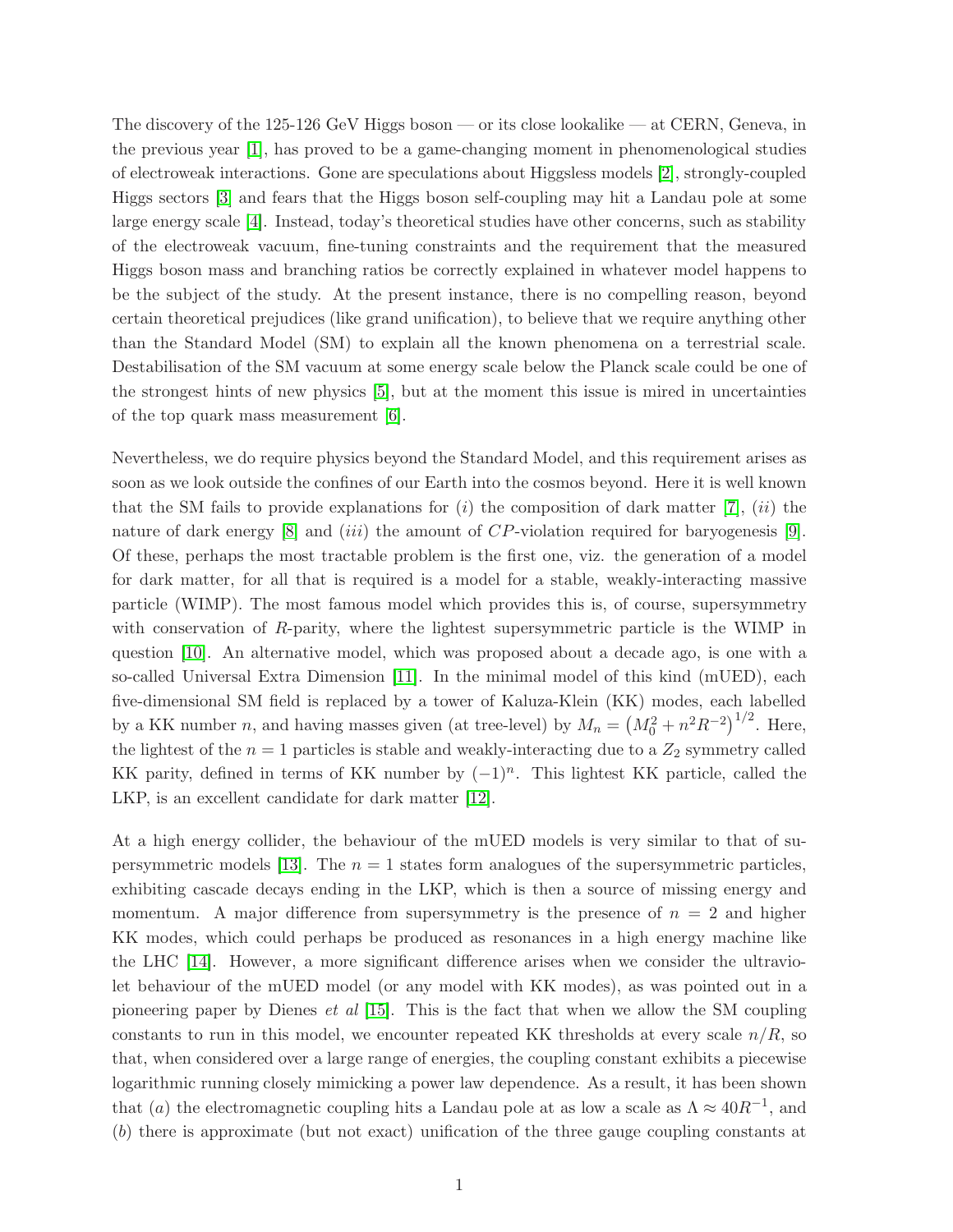an even lower scale  $\Lambda \approx 20R^{-1}$ . One therefore assumes that the low energy theory has a cutoff at either of these values, and phenomenological studies are made accordingly. This has been the standard practice in mUED studies over the past decade.

Of course, it is not only the gauge couplings that run faster in this model, but also the scalar self coupling  $\lambda$ . It has been shown [\[16\]](#page-13-2) that if the self-coupling  $\lambda = M_H^2/2v^2$  is less than 0.18 at the electroweak scale, then its renormalisation group evolution will inexorably drive it to zero at some high scale, at which point the electroweak vacuum will become unstable. Taking the experimental range  $122 \text{ GeV} \leq M_H \leq 127 \text{ GeV}$  for the Higgs boson mass, we obtain  $0.123 \leq \lambda \leq 0.133$ , which is clearly below 0.180. It follows that the electroweak vacuum in this model will indeed destabilise at some high scale, as, in fact, happens in the Standard Model itself at very high scales. The surprise lies in that fact that the 'power law' running of  $\lambda$  in the mUED model is so fast that the destabilisation takes place at a scale which is always below  $6R^{-1}$ . At this surprisingly low scale, new physics must come to the rescue, and hence the destabilisation scale can be treated as a cutoff for the mUED model.

The exact value of the cutoff scale is determined by evaluating the running coupling constant  $\lambda$ and determining where it vanishes [\[16\]](#page-13-2). The most important input parameters which determine this running are the mass of the Higgs boson  $(M_H)$  and the size parameter  $(R^{-1})$ , which is nothing but the inverse of the compactification radius of the extra dimension. The solid (red) lines in Figure [1](#page-2-0) show the variation of the cutoff scale  $\Lambda$ , in units of  $R^{-1}$ , as a function of this size parameter  $R^{-1}$ , for two values of Higgs boson mass  $M_H = 122,127$  GeV (which represent the  $3\sigma$  experimental limits). The (red) hatching, therefore, represents all the intermediate values of  $M_H$ . Horizontal (blue) lines represent the different KK levels  $n/R$ , for  $n = 1, 2, \ldots, 6$ . Our results shown here correspond closely to similar results shown in Ref. [\[17\]](#page-13-3).



<span id="page-2-0"></span>Figure 1: Variation of  $\Lambda/R^{-1}$ , where  $\Lambda$  is the cutoff induced by destabilisation of the electroweak vacuum, as a function of size parameter  $R^{-1}$ . The (red) hatched band represents variations in the Higgs boson mass from 122 – 127 GeV, and horizontal (blue) lines represent KK levels.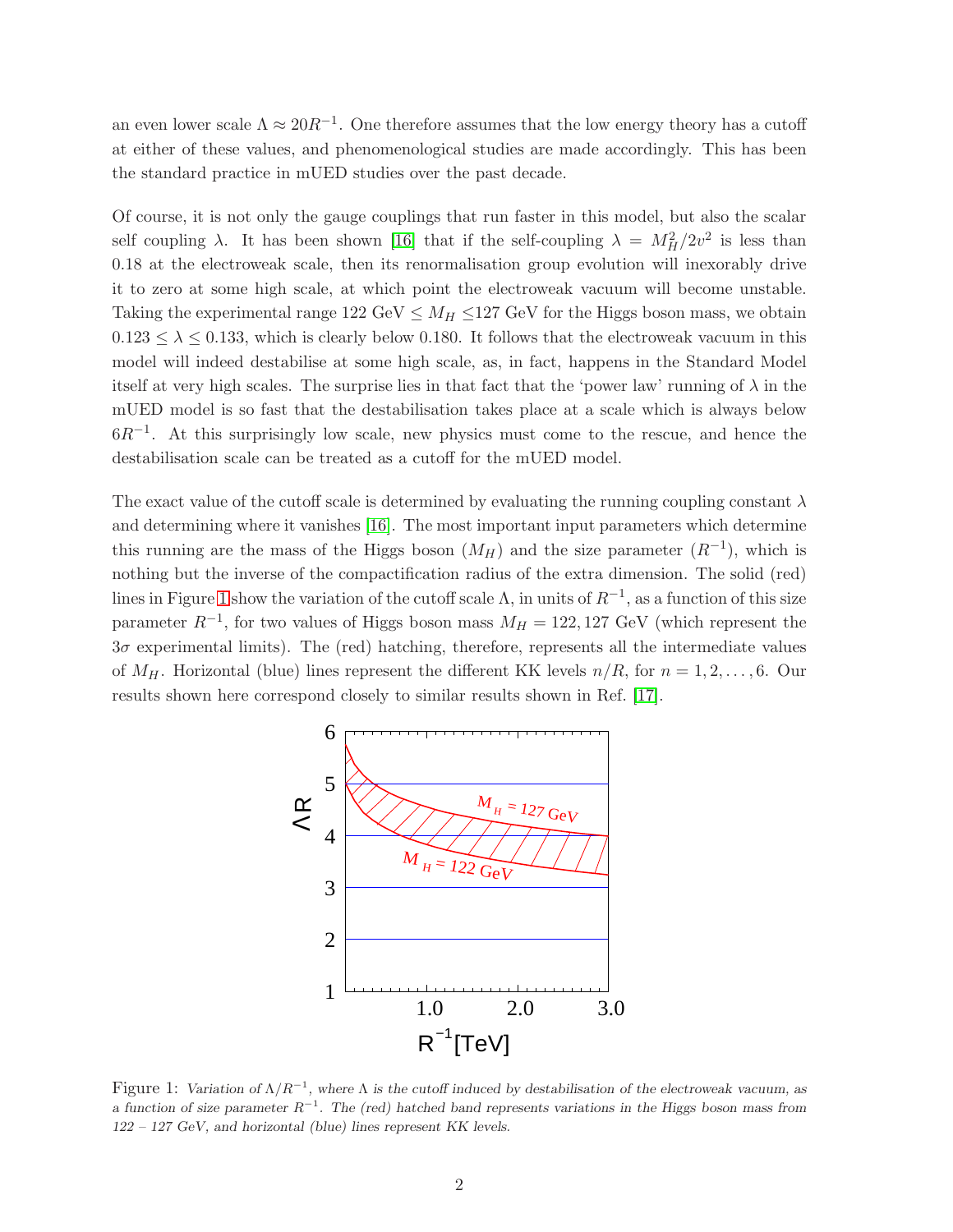Obviously, assuming tree-level masses, the number of KK modes with mass  $M_n \approx n/R$  which can participate in any process will be given by the nearest integer lower than the solid (red) curve for a given value of  $R^{-1}$ . It is clear that this number can only vary between 3 and 5, and can never reach higher values such as 20 and 40 which used to be assumed earlier. Note that in generating Figure [1,](#page-2-0) and subsequently, we have fixed the top quark mass at  $m_t = 172.3$  GeV. Variation of the top quark mass between its experimentally allowed limits [\[18\]](#page-13-4) does result in some distortion of the curves, as the related Yukawa coupling plays a role in the running of the self-coupling  $\lambda$ . However, these distortions have very minor effects on the final conclusions of this article, and hence are not shown here.

In an earlier article [\[22\]](#page-13-5), written at a stage when the new boson discovered at the CERN LHC had not yet been identified with any certainty as the Higgs boson, two of the present authors had shown that this low value of cutoff (i.e. small number of KK modes to sum over) leads to a compressed spectrum of KK modes of SM fields at any level  $n \geq 1$ , which presents serious difficulties for detection at the Tevatron and LHC. However, it was not possible to impose constraints on the model from the Higgs boson decay branching ratios, which were very imperfectly measured [\[1\]](#page-12-0) at that stage. Now, however, we have better experimental results on these branching ratios [\[19,](#page-13-6) [20\]](#page-13-7), which, though not as precise or consistent between separate experiments as we would have liked them to be, have nevertheless reached a level where they are accurate enough to begin to constrain the mUED model [\[21\]](#page-13-8). These constraints form the subject of the present study.

Before we go on to actually study the Higgs boson decay widths, however, it may be noted that bounds on the size parameter  $R^{-1}$  quoted from hadron collider studies [\[25\]](#page-13-9) are generally based on expanded spectra arising when we sum KK levels up to  $N = 20$  or even  $N = 40$ , which, as we have shown, is incompatible with stability of the electroweak vacuum. We should set aside such hadron collider bounds on the mUED model. The LEP bound  $R^{-1} > 260 \text{ GeV}$ , obtained at  $3\sigma$  from precision electroweak tests [\[22\]](#page-13-5), may, however, be taken as a certainty. In a recent work [\[23\]](#page-13-10), it has been shown that even if we sum up to 5 KK levels, a lower bound of  $R^{-1}$  > 720 GeV at 95% C.L. can be obtained by noting the non-observation by the CMS Collaboration of dilepton signals [\[24\]](#page-13-11) arising from the decay of  $n = 2$  resonances of the mUED model in the 7-8 TeV runs of the LHC. The purpose of the present study is, therefore, to ascertain if the existing data on the Higgs boson decay channels can provide even better constraints.

Turning then, to the Higgs boson decays, the actual experimentally-measured quantities are the so-called *signal strengths* [\[19,](#page-13-6) [20\]](#page-13-7). For a decay  $H \to X\overline{X}$ , the signal strength is defined by

$$
\mu_{X\bar{X}} = \frac{\sigma(pp \to H^0) \times \mathcal{B}(H^0 \to X\bar{X})}{\sigma^{(\text{SM})}((pp \to H^0) \times \mathcal{B}^{(\text{SM})}(H^0 \to X\bar{X})}
$$
(1)

where  $\mathcal{B}(H^0 \to X\bar{X})$  is the branching ratio of the Higgs boson to an  $X\bar{X}$  pair, and  $\sigma(pp \to H^0)$ is the cross-section for single Higgs production at the LHC. The superscript (SM) denotes the SM prediction. Obviously, if the SM is the correct theory, then the experimental data will eventually converge on the results  $\mu_{X\bar{X}} \simeq 1$  for all the channels X. On the other hand, devia-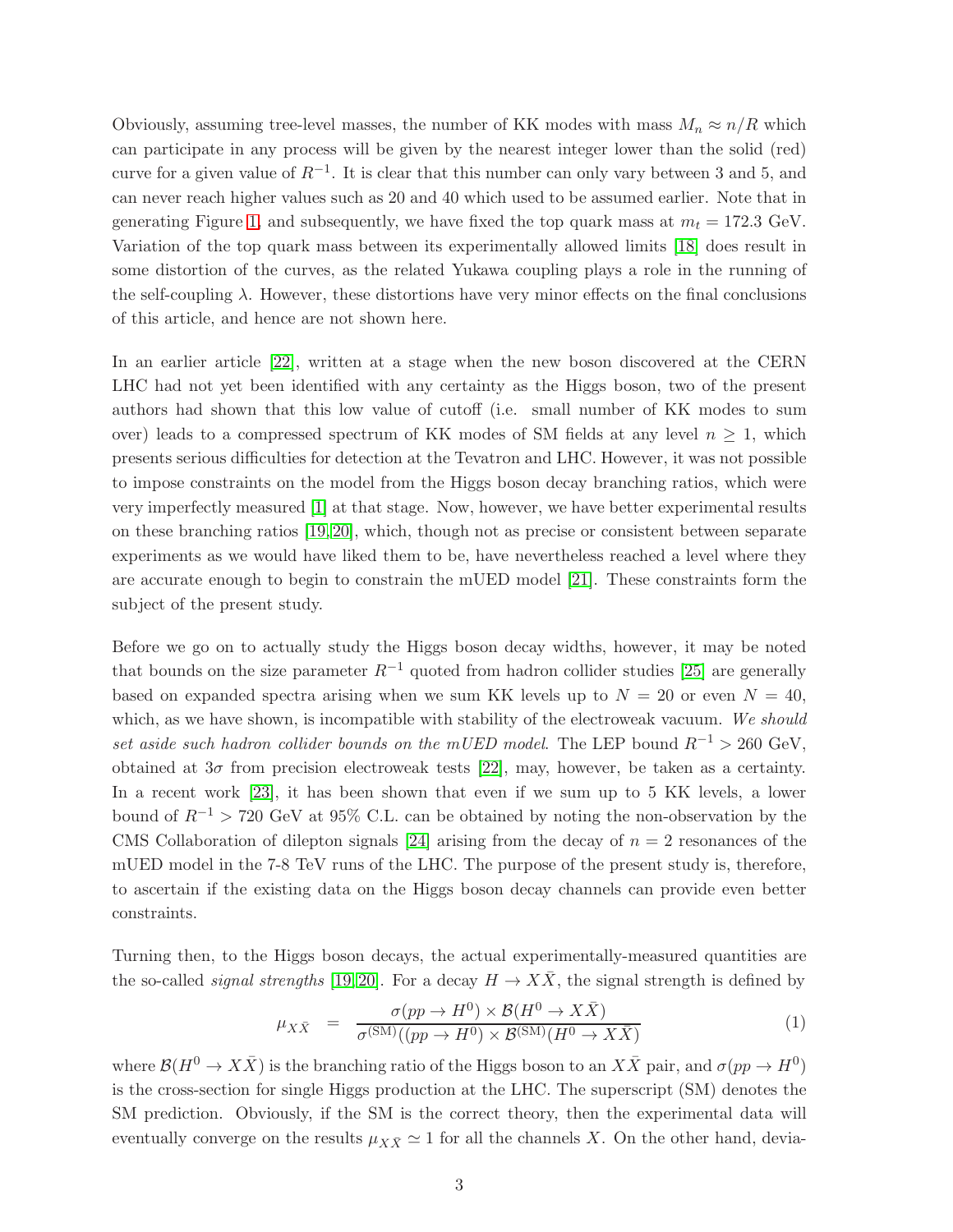tions from unity will indicate new physics. As of now, the ATLAS and CMS Collaborations at CERN have measured signal strengths for  $X\overline{X} = WW^*, ZZ^*, b\overline{b}, \tau^-\tau^+, \gamma\gamma$ . Of these, the case  $X\overline{X} = b\overline{b}$  is not very viable yet because of large errors. The other four have been measured with a better degree of precision. The results are given in Table [1](#page-4-0) below.

|              | $\mu_{WW}$             | $\mu ZZ$               | $\mu_{\tau\tau}$ | $\mu_{\gamma\gamma}$   |
|--------------|------------------------|------------------------|------------------|------------------------|
| <b>ATLAS</b> | $0.99_{-0.28}^{+0.31}$ | $1.43^{+0.40}_{-0.35}$ | $0.8 \pm 0.7$    | $1.55^{+0.33}_{-0.28}$ |
| <b>CMS</b>   | $0.68 + 0.20$          | $0.92 + 0.28$          | $1.10 \pm 0.41$  | $0.77 \pm 0.27$        |

<span id="page-4-0"></span>Table 1: ATLAS [\[19\]](#page-13-6) and CMS [\[20\]](#page-13-7) data on Higgs boson signal strengths, as reported in the summer of 2013. For  $\mu_{\tau\tau}$  we use the March 2013 results of ATLAS [\[26\]](#page-13-12).

We now discuss how to predict the values of  $\mu_{X\bar{X}}$  in the mUED model. Using the fact that the parton-level cross-section for gluon fusion  $gg \to H^0$  is related to the decay width of  $H^- \to gg$ by the linear relation

$$
\sigma(gg \to H^0) = \frac{\pi^2}{8M_H^3} \Gamma(H^0 \to gg) \;, \tag{2}
$$

we can rewrite the signal strength entirely in terms of decay widths as

<span id="page-4-1"></span>
$$
\mu_{X\bar{X}} = \frac{\Gamma(H^0 \to gg)}{\Gamma^{(\text{SM})}((H^0 \to gg)} \times \frac{\Gamma(H^0 \to X\bar{X})}{\Gamma^{(\text{SM})}(H^0 \to X\bar{X})} \times \frac{\Gamma_H^{(\text{SM})}}{\Gamma_H}
$$
(3)

where

$$
\Gamma_H = \sum_X \Gamma(H^0 \to X\bar{X}) \tag{4}
$$

and all PDF-related effects (to leading order) in the cross-section may be expected to cancel in the ratio. All we have to do, therefore, is to calculate the decay widths of the Higgs boson in the mUED model and the SM, and take the appropriate ratios. All the formulae relevant for these are available in the literature, but, for the sake of completeness and having a consistent notation, we list the most important formulae below.

In the SM, the decay width of the Higgs boson to a pair of leptons is given by [\[27\]](#page-13-13)

$$
\Gamma(H^{0} \to \ell^{+}\ell^{-}) = \frac{\alpha(M_{H})}{8\sin^{2}\theta_{W}} \frac{m_{\ell}^{2}}{M_{W}^{2}} M_{H} \left(1 - \frac{4m_{\ell}^{2}}{M_{H}^{2}}\right)^{3/2}
$$
(5)

where  $\alpha(Q)$  is the running QED coupling at the mass scale Q. The corresponding decay width to a pair of quarks is given by [\[27\]](#page-13-13)

$$
\Gamma(H^0 \to q\bar{q}) = \frac{3\alpha(M_H)}{8\sin^2\theta_W} \frac{m_q^2(M_H)}{M_W^2} M_H \left(1 - \frac{4m_q^2}{M_H^2}\right)^{3/2} \left\{1 + 5.67 \frac{\alpha_s(M_H)}{\pi}\right\}
$$
(6)

where the last factor represents the QCD corrections to the decay width [\[28\]](#page-13-14), and the running quark mass is given by [\[29\]](#page-13-15)

$$
m_q^2(M_H) = m_q^2 \left\{ \frac{\alpha_s(M_H)}{\alpha_s(m_q)} \right\}^{24/23}
$$
 (7)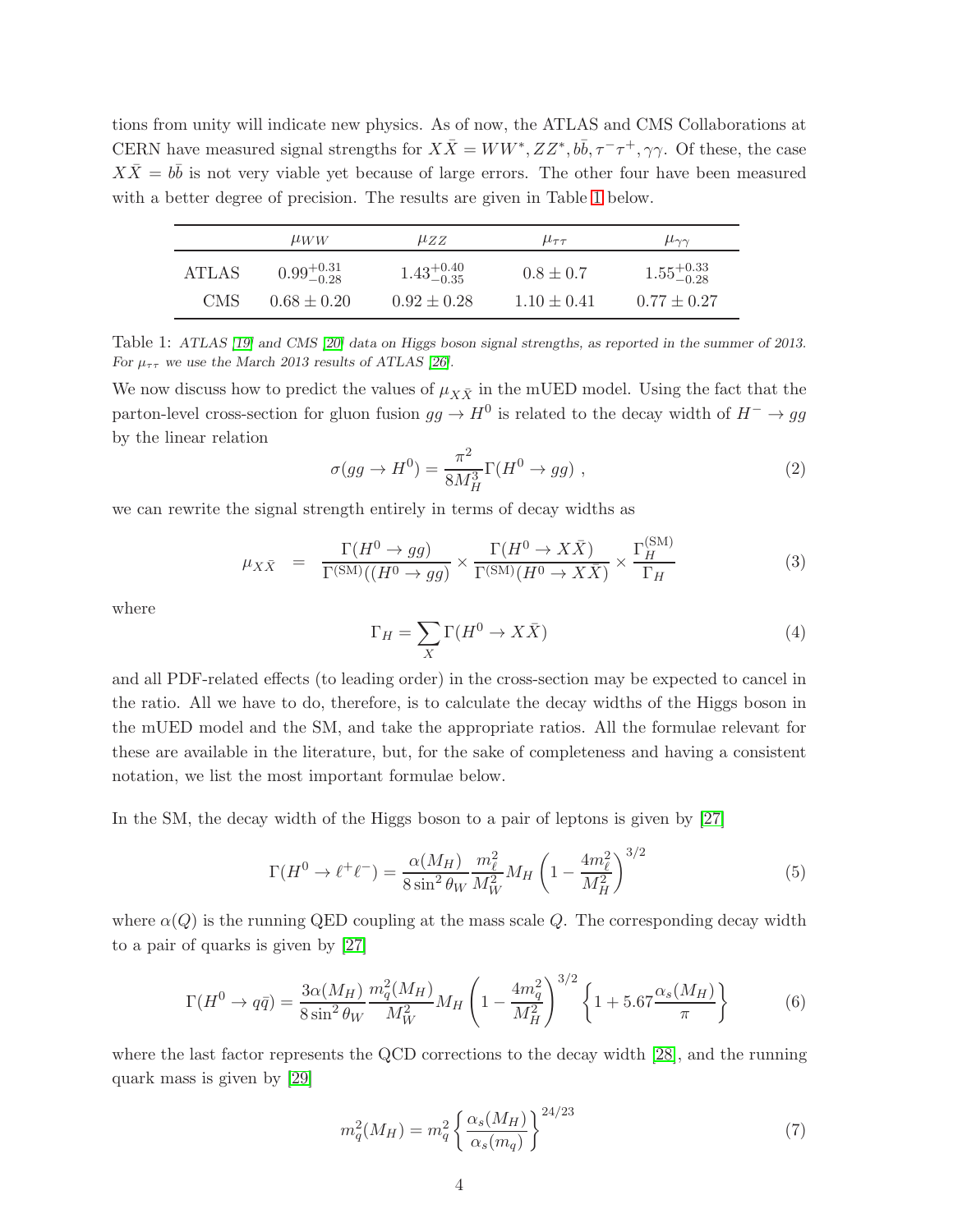where  $\alpha_s(Q)$  is the running QCD coupling at the mass scale Q.

The SM decay width of the Higgs boson to a  $WW^*$  pair is given by [\[30\]](#page-13-16)

$$
\Gamma(H^0 \to WW^*) = \frac{3\alpha^2(M_H)}{32\pi \sin^4 \theta_W M_H} F(M_W)
$$
\n(8)

and that to a  $ZZ^*$  pair by [\[30\]](#page-13-16)

$$
\Gamma(H^0 \to ZZ^*) = \frac{\alpha^2 (M_H)}{72\pi \sin^4 2\theta_W M_H} (63 - 120\sin^2 \theta_W + 160\sin^4 \theta_W) F(M_Z)
$$
(9)

where

$$
F(M) = -\frac{1}{2} \left( 1 - \frac{M^2}{M_H^2} \right) \left( 47M^2 - 13M_H^2 + \frac{2M_H^4}{M^2} \right)
$$
  
- 3  $\left( M_H^2 - 6M^2 + \frac{4M^4}{M_H^2} \right) \ln \frac{M^2}{M_H^2}$   
+ 3  $\left( M_H^2 - 8M^2 + \frac{20M^4}{M_H^2} \right) \frac{M_H}{\sqrt{4M^2 - M_H^2}} \cos^{-1} \frac{M_H}{2M} \left( 3 - \frac{M_H^2}{M^2} \right)$  (10)

It is important to note that QCD corrections are significant only in the decay widths of the Higgs boson to quarks and can be neglected for all other decay modes. Likewise, the mUED contributions to the above decay modes is negligible, arising, as they do, from higher order effects which are severely suppressed by the heavy masses of the KK modes.

The decay modes which will be of most interest in the present work, are however, those that occur at the one-loop level in the SM, viz. the decays of the Higgs boson to a pair of gluons  $(H^0 \to gg)$  or a pair of photons  $(H^0 \to \gamma\gamma)$ . Formulae for the partial decay widths in the SM are given in Ref. [\[27\]](#page-13-13), and the extra contributions in the mUED, which occur at the same level in perturbation theory, are given in Ref. [\[31\]](#page-13-17). We list, below, these formulae in a common notation, with a couple of modifications to the formulae of Ref. [\[31\]](#page-13-17), which will be mentioned at the appropriate juncture.

The partial decay width of the Higgs boson to a pair of gluons is given by

$$
\Gamma(H^{0} \to gg) = \frac{\alpha(M_{H})\alpha_{s}^{2}(M_{H})}{72\pi^{2}\sin^{2}\theta_{W}} \frac{1}{M_{H}^{5}M_{W}^{2}} |\Omega_{gg}^{(\text{SM})} + \Omega_{gg}^{(\text{KK})}|^{2} \times \left\{ 1 + 17.92 \frac{\alpha_{s}(M_{H})}{\pi} + 156.8 \frac{\alpha_{s}^{2}(M_{H})}{\pi^{2}} + 467.7 \frac{\alpha_{s}^{3}(M_{H})}{\pi^{3}} \right\}
$$
(11)

where the second line indicates the QCD corrections [\[28\]](#page-13-14) and the loop integral functions are given by

$$
\Omega_{gg}^{(\text{SM})} = \sum_{q} 3m_q^2 \left\{ 2M_H^2 - (M_H^2 - 4m_q^2) f(m_q) \right\}
$$
\n
$$
\Omega_{gg}^{(\text{KK})} = \sum_{q} \sum_{n=1}^{N} 3m_q^2 \left\{ 4M_H^2 - (M_H^2 - 4m_{q,n,1}^2) f(m_{q,n,1}) - (M_H^2 - 4m_{q,n,2}^2) f(m_{q,n,2}) \right\}
$$
\n(12)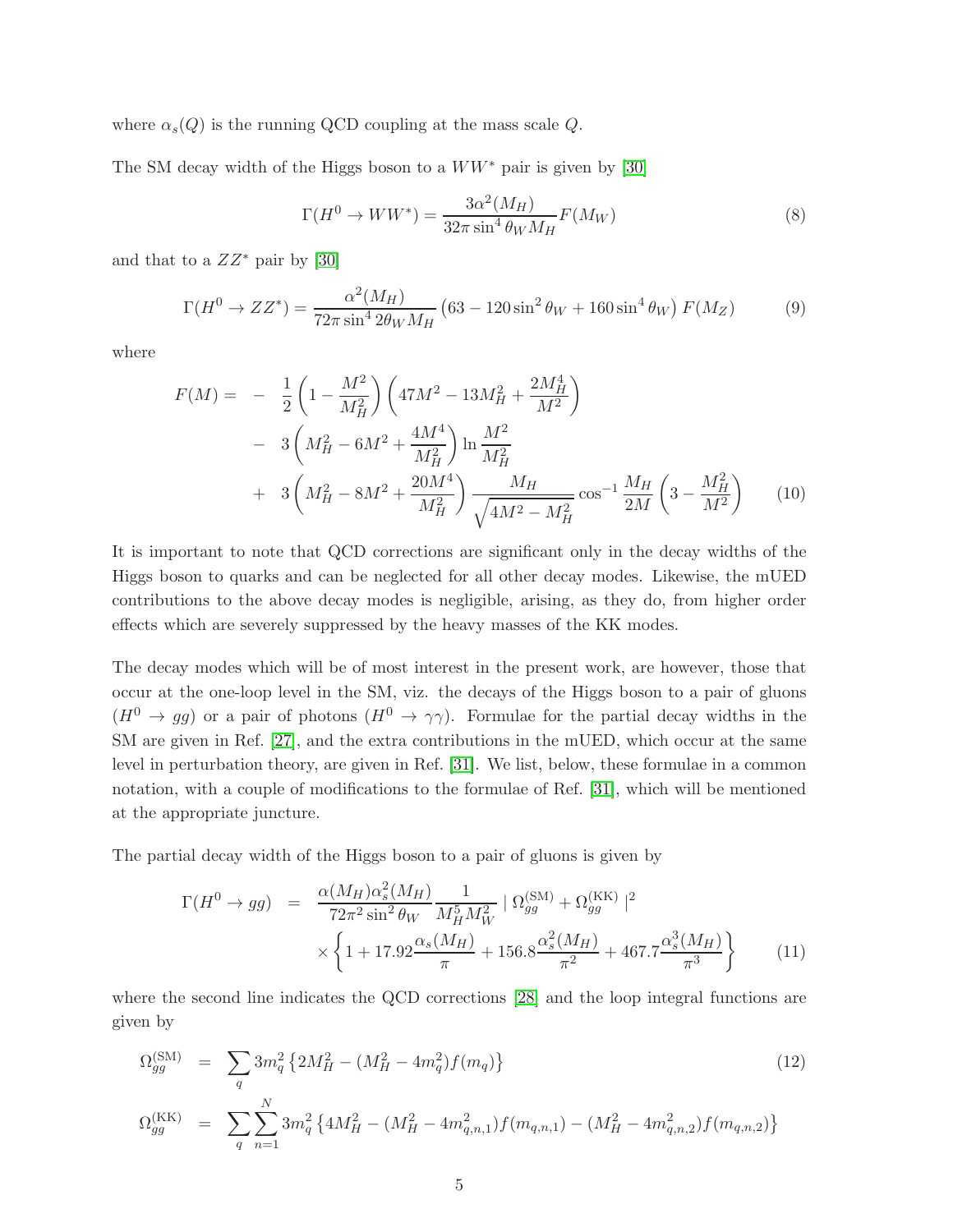where  $m_{q,n,1}$  and  $m_{q,n,2}$  are the two eigenvalues of the mass matrix

<span id="page-6-0"></span>
$$
\mathcal{M}_q^{(n)} = \left(\begin{array}{cc} m_{qL}^{(n)} & m_q \\ m_q & -m_{qR}^{(n)} \end{array}\right) \tag{13}
$$

for the  $n$ 'th level KK modes of the quarks, where

$$
\left[m_{qL}^{(n)}\right]^2 = \frac{n^2}{R^2} + m_q^2 + \delta_{qL}^{(n)} \qquad \left[m_{qR}^{(n)}\right]^2 = \frac{n^2}{R^2} + m_q^2 + \delta_{qR}^{(n)} \qquad (14)
$$

in terms of the radiative corrections  $\delta_{qL}^{(n)}$  and  $\delta_{qR}^{(n)}$  [\[13\]](#page-12-12). The function  $f(m)$  is the usual loop integral [\[27\]](#page-13-13)

$$
f(m) = \begin{cases} -2\left(\sin^{-1}\frac{M_H}{2m}\right)^2 & \text{for } m > \frac{M_H}{2} \\ -\frac{\pi^2}{2} & \text{for } m = \frac{M_H}{2} \\ \frac{1}{2}\left(\ln\frac{M_H + \sqrt{M_H^2 - 4m^2}}{M_H - \sqrt{M_H^2 - 4m^2}} - i\pi\right)^2 & \text{for } m < \frac{M_H}{2} \end{cases}
$$
(15)

In using these formulae, we differ from Ref. [\[31\]](#page-13-17) in two ways:

- 1. we consider the sum over KK modes to terminate at  $N$ , which is the largest integer smaller than  $\Lambda R$  as given in Fig. [1,](#page-2-0) instead of summing to infinity, as was done in Ref. [\[31\]](#page-13-17); and
- 2. we consider the splitting between mass eigenstates of KK modes of quarks at the level n, whereas Ref. [\[31\]](#page-13-17) assumed them to be degenerate. Of course, the fact that the off-diagonal terms in the mass matrix of Eqn. [13](#page-6-0) are  $m_q$  indicates that such splitting between these states as does occur will be perceptible only in the third generation.

In a similar vein, the partial decay width of the Higgs boson to a pair of photons is given by

$$
\Gamma(H^0 \to \gamma \gamma) = \frac{\alpha^3(M_H)}{16\pi^2 \sin^2 \theta_W} \frac{1}{M_H^5 M_W^2} \left[ \Omega_{\gamma\gamma}^{(\text{SM})} + \Omega_{\gamma\gamma}^{(\text{KK})} \right]^2 \tag{16}
$$

where the loop integral functions are given by

$$
\Omega_{\gamma\gamma}^{(\text{SM})} = \sum_{q} e_q^2 \omega_q^{(\text{SM})} + \sum_{\ell} e_{\ell}^2 \omega_{\ell}^{(\text{SM})} + \omega_W^{(\text{SM})}
$$
\n
$$
\Omega_{\gamma\gamma}^{(\text{KK})} = \sum_{n=1}^{N} \left[ \sum_{q} e_q^2 \omega_q^{(n)} + \sum_{\ell} e_{\ell}^2 \omega_{\ell}^{(n)} + \omega_W^{(n)} \right]
$$
\n(17)

in terms of [\[27\]](#page-13-13)

$$
\omega_q^{(\text{SM})} = 3m_q^2 \left\{ 2M_H^2 - (M_H^2 - 4m_q^2) f(m_q) \right\} \n\omega_\ell^{(\text{SM})} = m_\ell^2 \left\{ 2M_H^2 - (M_H^2 - 4m_\ell^2) f(m_\ell) \right\} \n\omega_W^{(\text{SM})} = -3M_W^2 \left\{ M_H^2 - (M_H^2 - 2M_W^2) f(M_W) \right\} - \frac{1}{2} M_H^4
$$
\n(18)

and [\[31\]](#page-13-17)

$$
\omega_q^{(n)} = 3m_q^2 \left\{ 4M_H^2 - (M_H^2 - 4m_{q,n,1}^2) f(m_{q,n,1}) - (M_H^2 - 4m_{q,n,2}^2) f(m_{q,n,2}^2) \right\}
$$
  
\n
$$
\omega_\ell^{(n)} = m_\ell^2 \left\{ 4M_H^2 - (M_H^2 - 4m_{\ell,n,1}^2) f(m_{\ell,n,1}) - (M_H^2 - 4m_{\ell,n,2}^2) f(m_{\ell,n,2}^2) \right\}
$$
  
\n
$$
\omega_W^{(n)} = -4M_W^2 M_H^2 + \left\{ 4M_W^2 \left( M_H^2 - 2M_{W,n}^2 \right) - M_{W,n}^2 M_H^2 \right\} f(M_{W,n}) - \frac{1}{2} M_H^4 \tag{19}
$$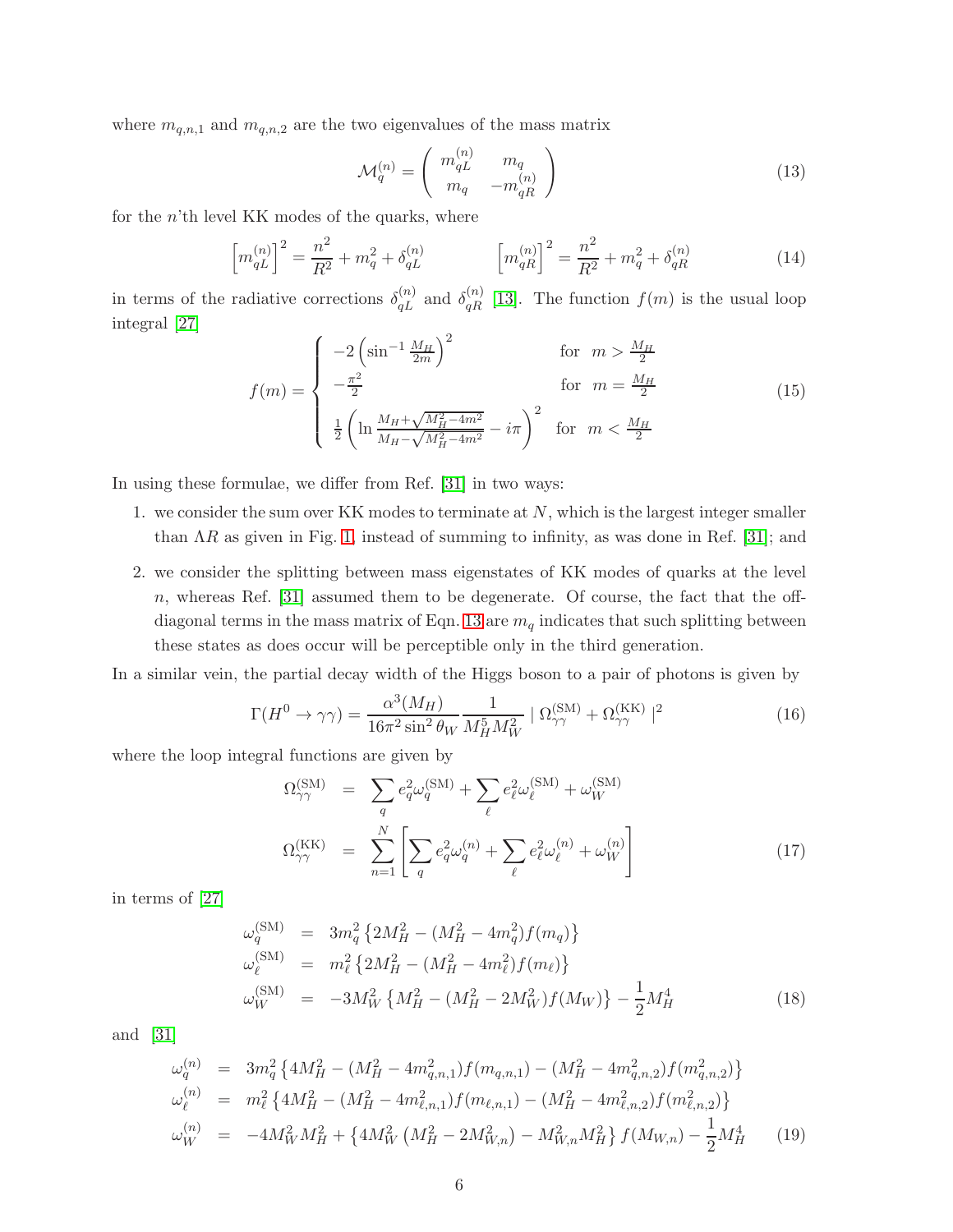where the lepton mass eigenvalues  $m_{\ell,n,1}$  and  $m_{\ell,n,2}$  are, for all practical purposes, degenerate.

Using these formulae, we can now find the signal strengths predicted in the mUED model as a function of the size parameter. To understand this behaviour, let us note the conclusion of Ref.  $[31]$ , which remain qualitatively – though not quantitatively – true in our analysis as well. These may be summed up as follows.

- The tree-level decay widths of the Higgs boson are practically the same in the SM and the mUED model.
- The decay width of the Higgs boson to a pair of gluons is considerably enhanced in the mUED model, especially when  $R$  is taken close to its lower experimental bound (see Figure [2\)](#page-7-0).
- The decay width of the Higgs boson to a pair of photons is suppressed in the mUED model, especially when R is taken close to its lower experimental bound (see Figure [2\)](#page-7-0).



<span id="page-7-0"></span>Figure 2: Illustrating the effect of KK modes on the partial decay widths of  $H^0 \to gg$  and  $H^0 \to \gamma\gamma$ . The former is always enhanced, while the latter is always suppressed, compared to the SM prediction.

In our analysis, we obtain numerically different results from Ref. [\[31\]](#page-13-17) because of two reasons. In the first place, we note that the sum over KK modes in our case is truncated at values of n between 3 and 5, whereas Ref. [\[31\]](#page-13-17) took the sum to infinity. As a result, we obtain significantly smaller mUED contributions. The second point is that because of this low cutoff, we are able to take  $R^{-1}$  somewhat lower than what the earlier collider-based bounds permit us, and these lower values could then lead to larger mUED contributions.

If we take a closer look at Eqn. [\(3\)](#page-4-1), however, we see that there are more conflicting effects. The three channels with  $X\overline{X} = WW^*, ZZ^*$  and  $\tau\tau$  will all receive enhancements in the mUED model through the first factor on the right of Eqn. [\(3\)](#page-4-1). The second factor will be practically unity, as we have explained above. The third factor, however, will suppress the signal strength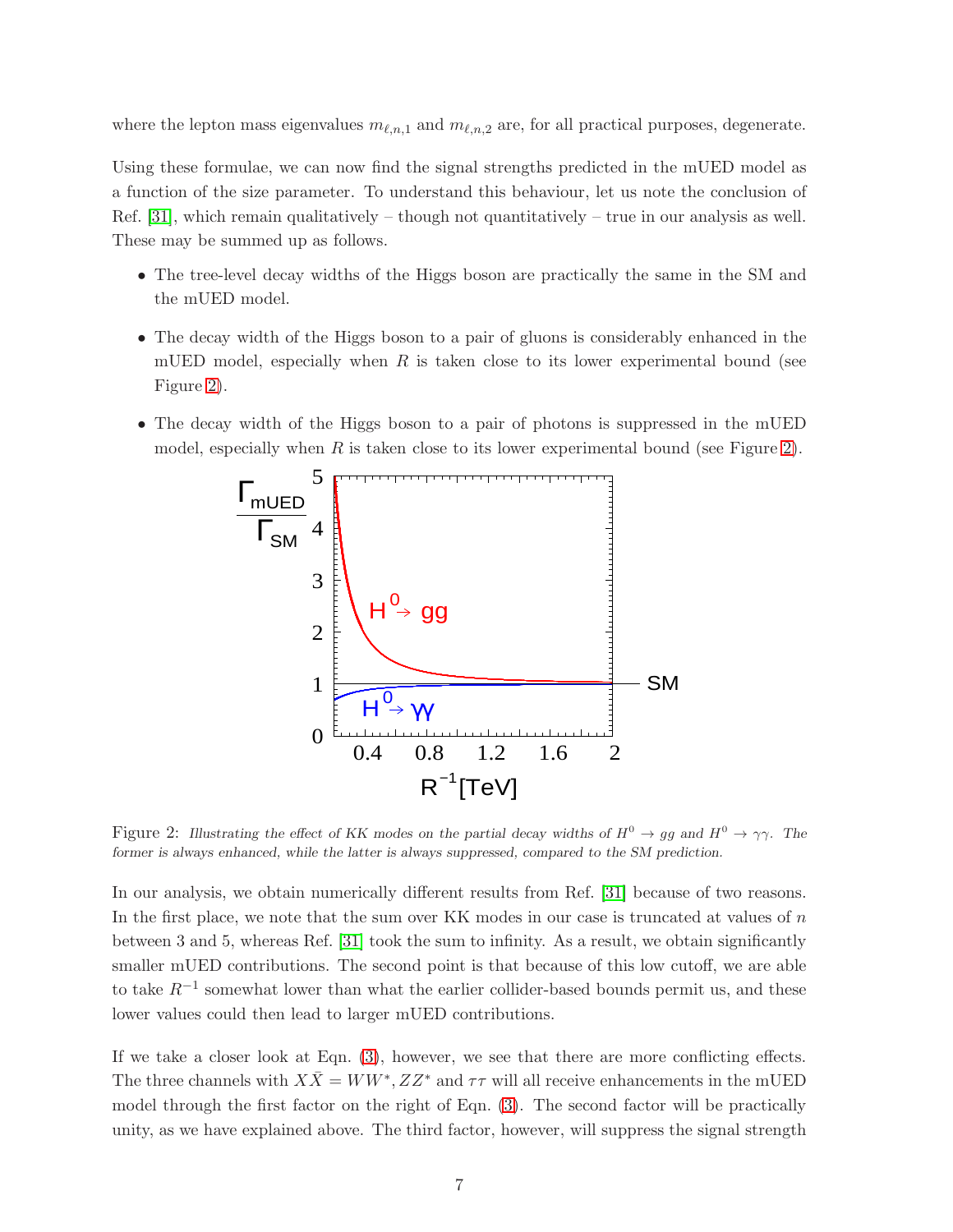if there are large enough mUED contributions in the first factor. Owing to these opposed effects, the enhancement in signal strength is not as large as it might have been otherwise.

A curious fact worth noting is that the variation in the last factor arises only because we do not yet have an accurate measurement of the total decay width of the Higgs boson. If the Higgs boson decay width could be accurately determined from a line shape analysis, as was done for the W and Z bosons at LEP and Tevatron, then that result alone could have been used to constrain any new physics model. In the case of the  $\gamma\gamma$  channel, the second factor on the right of Eqn. [\(3\)](#page-4-1) will be somewhat smaller than unity, as a result of which the signal strength will be somewhat more suppressed than in the other cases. It is therefore difficult, in the mUED model, to predict large excesses in the partial width of  $H^0 \to \gamma\gamma$ . We reiterate, therefore, that the mUED enhancement in  $H^0 \to gg$  and the suppression of  $H^0 \to \gamma\gamma$  are both in agreement with the results of Ref. [\[31\]](#page-13-17), though the actual deviations are much more modest in the present case  $\frac{1}{10}$  a consequence of the small number of KK modes which contribute to these deviations.

These diverse effects together contribute to the numerical results exhibited in Figure [3.](#page-9-0) The four panels in this figure correspond to the four decays  $H^0 \to WW^*, ZZ^*, \tau^+\tau^-$  and  $\gamma\gamma$ , as marked on each respective panel. The solid (black) lines represent the mUED predictions, and, as expected, these fall rapidly to the SM expectation  $\mu_{X\bar{X}} = 1$  as  $R^{-1}$  increases, in every case. The thickness of these lines indicates the effect of varying  $M_H = 122 - 127$  GeV. It is clear from the figure that this is not a very significant effect<sup>[1](#page-8-0)</sup>. In fact, the solid (black) curves for  $\mu_{WW}$ ,  $\mu_{ZZ}$  and  $\mu_{\tau\tau}$  are identical, since the only effect of introducing mUED lies in the first and last factors of Eqn. [3,](#page-4-1) which depend mainly on  $\Gamma(H^0 \to gg)$ . The solid (black) curve for  $\mu_{\gamma\gamma}$ is clearly different, as one would expect. However, the reason for showing each signal strength separately lies in the fact that the experimental constraints are significantly different in each of these channels. For both the ATLAS and CMS data, the strongest constraints come, in fact, from the  $WW^*$  channel. For a 125-126 GeV Higgs boson, these come out as  $R^{-1} > 463$  GeV (1.3 TeV) for the ATLAS (CMS) results, which are far more restrictive than anything we can get from precision tests, and – at least for the CMS data – surpass the bounds from dilepton channels [\[23\]](#page-13-10) by a factor close to 2.

95% C.L. constraints from the other channels are illustrated, together with the  $WW^*$  channel, in Figure [4,](#page-10-0) in the form of a bar graph. It is apparent, even from Figure [3,](#page-9-0) that the CMS data provide significantly stronger constraints, at this level, than the ATLAS data. In particular, if we consider the ATLAS data for  $H^0 \to \gamma\gamma$ , where there appears to be an excess at the  $1\sigma$  level over the SM prediction, this appears to hint at lower values of  $R^{-1}$ , though – as the graph shows – large values of  $R^{-1}$  are perfectly consistent with the 95% C.L. limits. In view of the substantial differences between the two experimental results, it may be premature to read too much into these constraints, but it is clear that for the  $WW^*$  channel, at least, we do find a reasonable level of consistency. Since this is the channel which provides the most stringent

<span id="page-8-0"></span><sup>&</sup>lt;sup>1</sup>The effect of varying the top quark Yukawa coupling is sub-leading to this variation, which is why we do not show it at all in the present work.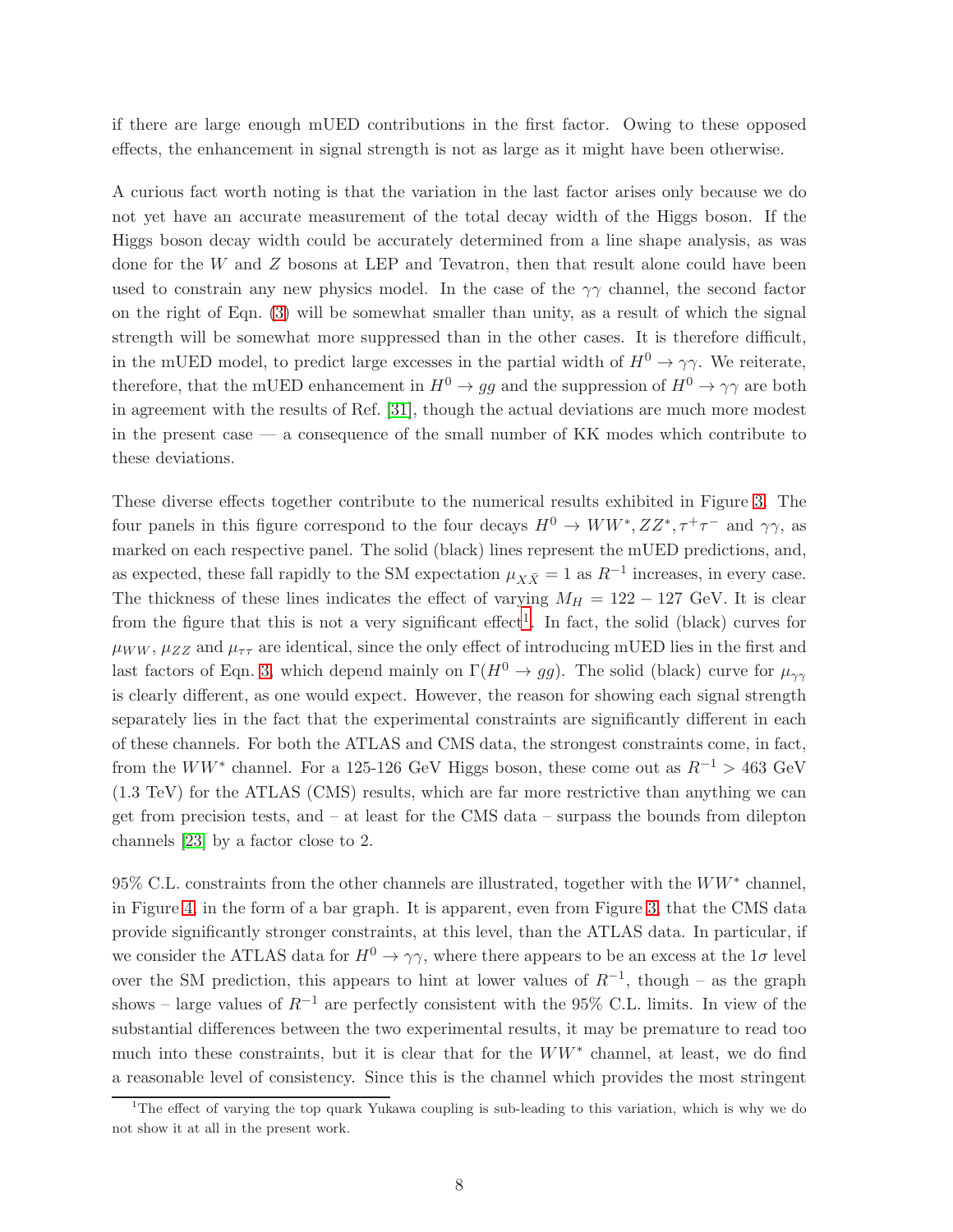

<span id="page-9-0"></span>Figure 3: Illustrating the variation with  $R^{-1}$  of the signal strengths  $\mu_{WW}$ ,  $\mu_{ZZ}$ ,  $\mu_{\tau\tau}$  and  $\mu_{\gamma\gamma}$ , as marked on the respective panels. The solid (black) lines show the mUED prediction, with their thickness representing the effect of varying the Higgs boson mass  $M_H$  from 122 − 127 GeV. The oppositely-hatched regions (blue and red) denote, as indicated in the key on the right, the 95% C.L. limits from the ATLAS and CMS Collaborations quoted in Table [1.](#page-4-0)

bounds on  $R^{-1}$ , these are perhaps the most acceptable among the four sets of constraints, at least at the present time.

In Figure [4,](#page-10-0) as mentioned above, we have shown a bar graph illustrating the individual 95% C.L. constraints on  $R^{-1}$  from each of these four channels. The upper (blue) and lower (red) bars represent bounds arising from the ATLAS and CMS data respectively. For the ATLAS data, the strongest constraint is from the  $WW^*$  channel, but even the  $ZZ^*$  and  $\tau\tau$  channels are more restrictive than the LEP constraints. So far as the ATLAS data is concerned, obviously no useful constraint can be expected to arise from the  $\gamma\gamma$  channel, but if the excess in this channel turns out to be a genuine feature, it will favour the mUED model (among other rival models) with a somewhat smaller value of  $R^{-1}$ . The CMS data, on the other hand, are much more restrictive. While the  $WW^*$  channel pushes the lower bound to as high as 1.3 TeV, none of the other channels permit a value of  $R^{-1}$  as low as 500 GeV, which is a substantial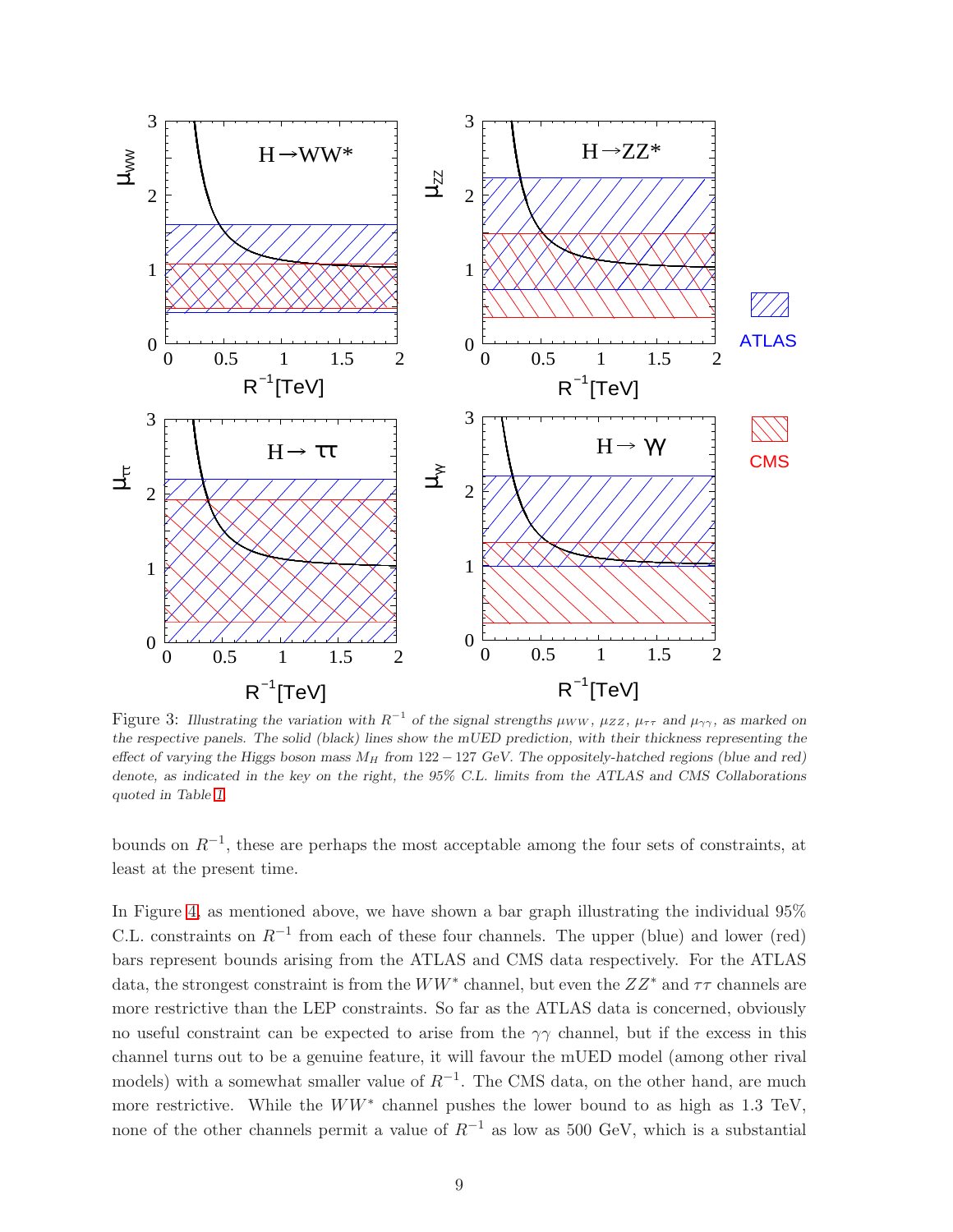improvement over the LEP bound of 260 GeV, but is not as restrictive as the dilepton bound obtained in Ref. [\[23\]](#page-13-10).



<span id="page-10-0"></span>Figure 4: 95% C.L. lower bounds (in TeV) on the size parameter  $R^{-1}$  arising from four different Higgs boson decay channels. Numbers juxtaposed with the bars are the numerical value of the bounds.

The lower bound of  $R^{-1} > 1.3$  TeV obtained from our computations represents a very strong constraint for the mUED model and would severely impact the direct searches planned for the 14 TeV run of the LHC. It is interesting, therefore, to ask how far these bounds can be relaxed if we consider the ATLAS and CMS data at the  $3\sigma$  level rather than at 95% confidence level. These bounds are presented in Table [2](#page-10-1) below, and are naturally weaker, with the strongest bound lying at  $R^{-1} > 685$  GeV, which is still a significant improvement over the precision  $tests<sup>2</sup>$  $tests<sup>2</sup>$  $tests<sup>2</sup>$ .

|       |         | $\mu_{WW}$ $\mu_{ZZ}$ $\mu_{\tau\tau}$ $\mu_{\gamma\gamma}$ |  |
|-------|---------|-------------------------------------------------------------|--|
| ATLAS | - 369 - | 278 248 207                                                 |  |
| CMS – |         | 685 413 306 402                                             |  |

<span id="page-10-1"></span>Table 2:  $3\sigma$  lower bounds (in GeV) on  $R^{-1}$  using the ATLAS and CMS data from Table [1](#page-4-0) and the signal strengths from Figure [3.](#page-9-0)

If we further relax the constraints to the  $5\sigma$  level, we find that the  $WW^*$  channel data imply bounds on  $R^{-1}$  > 280 (432) GeV from the ATLAS (CMS) data. Even with this very loose constraint, the lower bound of 432 GeV from the CMS data is still stronger than the LEP constraint. However, if we go by the conventional wisdom that  $2\sigma$  deviations constitute a hint,  $3\sigma$  deviations – or the lack thereof – constitute a bound, and  $5\sigma$  is required for a discovery, then the stronger constraint  $R^{-1} > 1.3$  TeV may be quite credible.

It is amusing to speculate on how these bounds might improve in the 14 TeV run of the LHC under the somewhat pessimistic assumption that no deviations from the SM will be discovered. Estimates [\[32\]](#page-13-18) of the cross-section for  $pp \to H^0$  at 8 TeV and 14 TeV indicate an enhancement

<span id="page-10-2"></span><sup>&</sup>lt;sup>2</sup>This is also definitely stronger than the  $3\sigma$  bounds obtainable from dilepton signals, which would certainly lie around 600 GeV or below, if we go by the results quoted in Fig. 4 of Ref. [\[23\]](#page-13-10).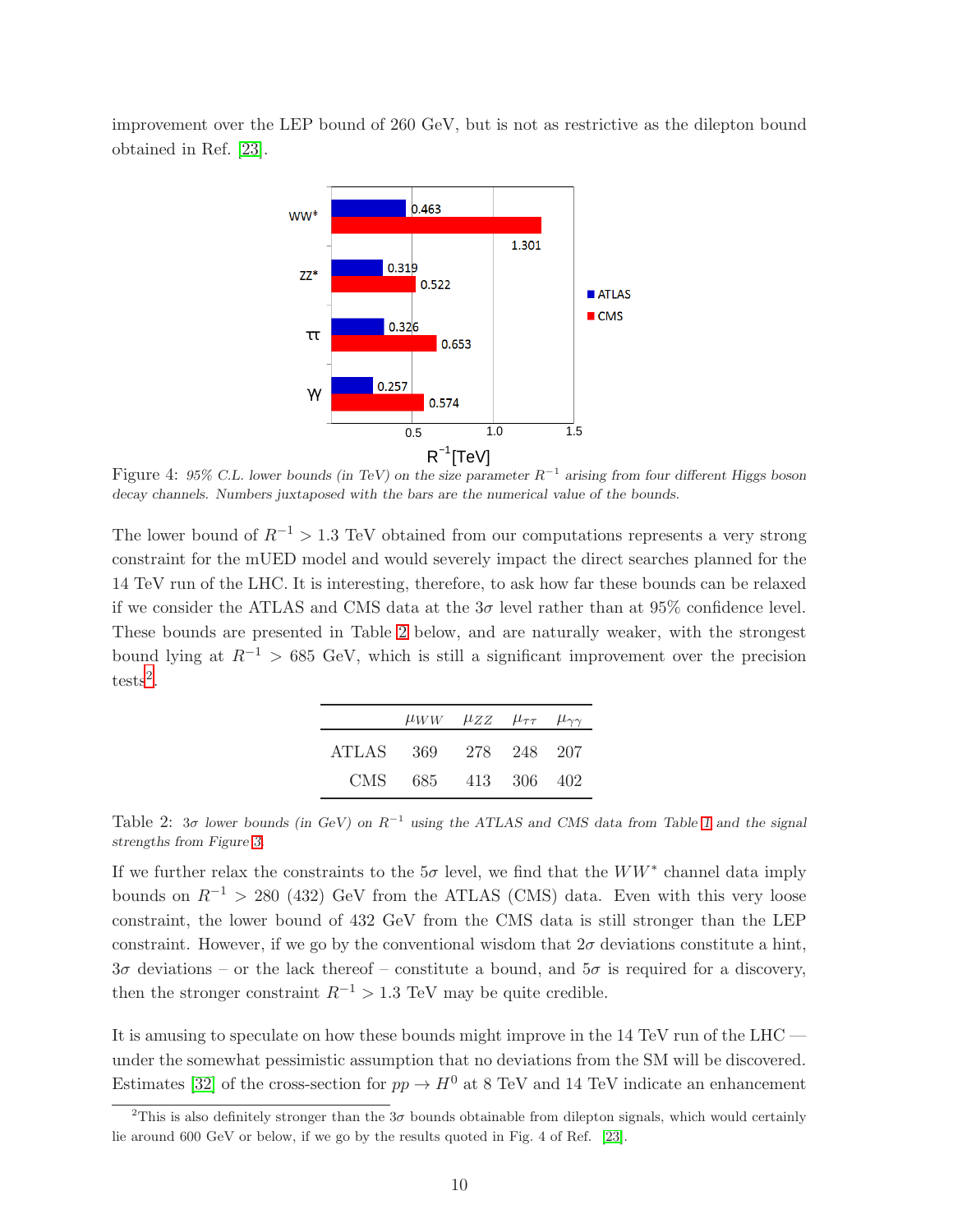in the cross-section by a factor around 2.5. Assuming that the integrated luminosity in the 14 TeV run will be as high as  $1.5$  ab<sup>-1</sup>, this represents an enhancement of 100 times over the statistics collected at 8 TeV. Thus, the number of Higgs boson events in the 14 TeV run will be around 250 times the number collected at the 8 TeV run. If we concentrate on the  $WW^*$  signal and assume that the errors will scale as the inverse square root of the number of Higgs boson decay events, then the error on the CMS measurement of  $\mu_{WW}$  could go down as low as 0.012. This is certainly an overestimate, since it does not take into account systematic effects, but it is probably safe to assume [\[33\]](#page-13-19) that the error could be as low as 5%. Assuming, therefore, that we have a measured value  $\mu_{WW} = 1.00 \pm 0.05$  (from either experiment, or from both combined), we immediately predict a 95% C.L. limit  $R^{-1} > 1.58$  TeV, which would increase to 1.90 TeV if the integrated luminosity is doubled to 3  $ab^{-1}$ . For such large values of  $R^{-1}$ , it is more or less sure that direct searches for mUED signals will fail, and even the LKP may become too heavy to explain the observed relic density of dark matter. In this admittedly pessimistic scenario, there will be no real motivation to study the mUED model any further.

Of course, we do not have any compelling reason to think that the above scenario is a true picture of the future. In fact, given the urgency with which an explanation of the composition of dark matter is required, we may well hope for just the reverse of this scenario, i.e. the observation of deviations in some of the Higgs boson partial decay widths in the 14 TeV run. In that case, we can reverse some of the arguments of the present study to show that a mUED explanation of such a deviation would be immediately available for some value of  $R^{-1}$  in the range of  $1 - 2$  TeV.

To sum up, then, we have studied constraints on the mUED model from the measured Higgs boson signal strengths in the decays  $H^0 \to WW^*$ ,  $ZZ^*$ ,  $\tau\tau$  and  $\gamma\gamma$  channels. The mUED calculations have been carried out carefully, taking into account the fact that this model has a very low cutoff due to vacuum stability arguments. Even with the reduced effects due to this low cutoff, however, we find that the present CMS data can push the lower bound on the size parameter  $R^{-1}$  of this model as high as 1.3 TeV at 95% C.L. (or 685 GeV at 3 $\sigma$ ). ATLAS data are less restrictive, but in any case, do serve to push the value of  $R^{-1}$  above about 500 GeV. All this represents an enormous improvement over the  $3\sigma$  bound of around 260 GeV arising from precision electroweak tests at the LEP collider, as well as a factor close to 2 greater than the 95% dilepton bounds obtained from the early runs of the LHC. We then go on to argue that these signal strengths can be used to probe the mUED model up to  $R^{-1} \approx 2 \text{ TeV}$  in the 14 TeV run of the LHC.

Acknowledgements: AD and SR would like to thank the Board of Research in Nuclear Studies, Government of India, for financial support under project no. 2013/37C/37/BRNS. AD also acknowledges partial financial support from the DRS programme at the Department of Physics, University of Calcutta. The work of AP is supported in part by the US Department of Energy grant no DE-FG-0204ER41036. He would also like to thank the DRS programme, Department of Physics, University of Calcutta, for hospitality during the summer of 2013, when part of this work was done.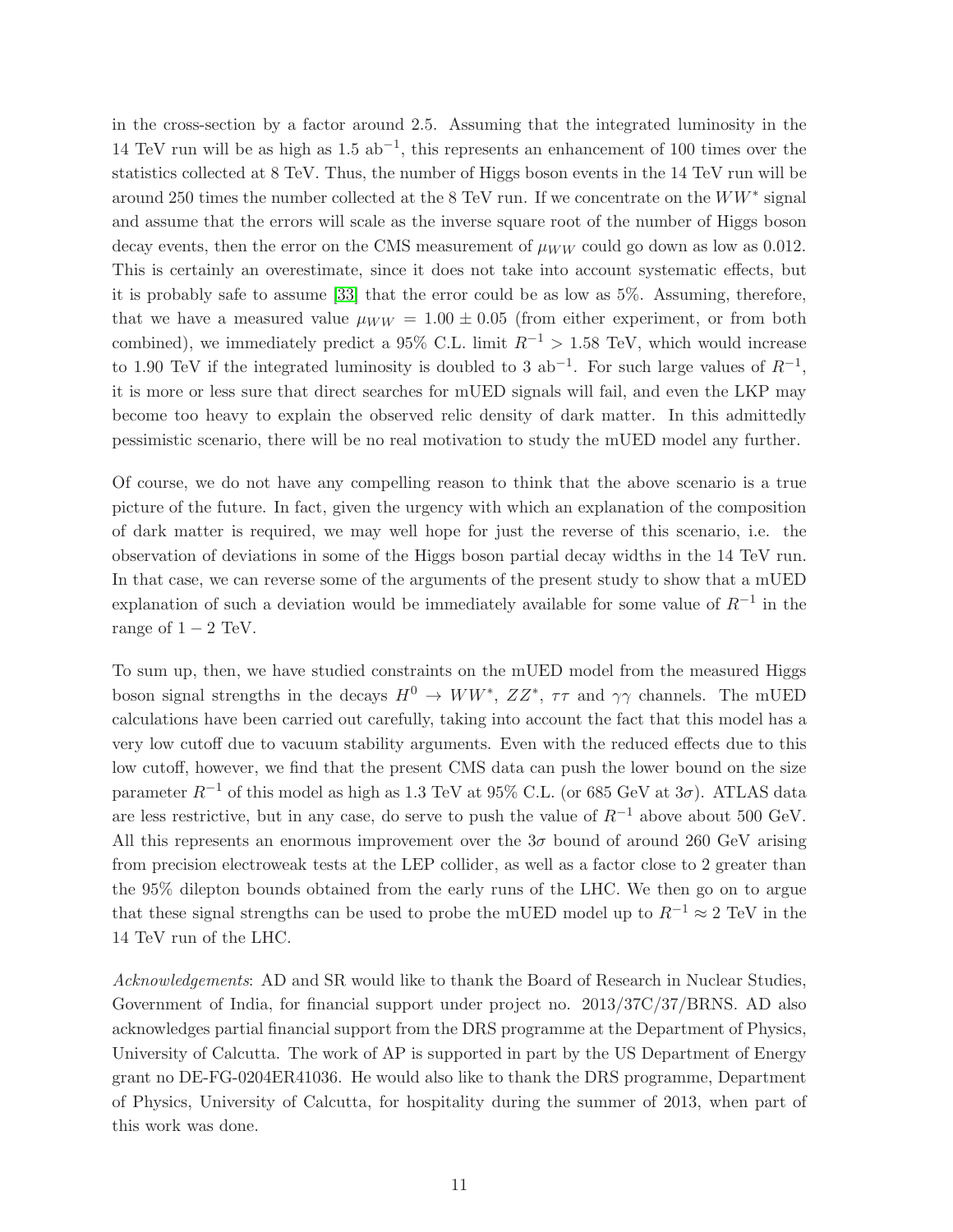## <span id="page-12-0"></span>References

- [1] G. Aad et al. [ATLAS Collaboration], Phys. Lett. B 716, 1 (2012) [\[arXiv:1207.7214](http://arxiv.org/abs/1207.7214) [hep-ex]]; S. Chatrchyan et al. [CMS Collaboration], Phys. Lett. B 716, 30 (2012) [\[arXiv:1207.7235](http://arxiv.org/abs/1207.7235) [hep-ex]]; TEVNPH Working Group (for the CDF, D0 Collaborations), Fermilab preprint FERMILAB-CONF-12-318-E, [arXiv:1207.0449](http://arxiv.org/abs/1207.0449) [hep-ex] (2012).
- <span id="page-12-1"></span>[2] S. Dimopoulos and L. Susskind, Nucl. Phys. B 155, 237 (1979); E. Eichten and K. D. Lane, Phys. Lett. B 90, 125 (1980); C. Csaki, C. Grojean, H. Murayama, L. Pilo and J. Terning, Phys. Rev. D 69, 055006 (2004) [\[hep-ph/0305237\]](http://arxiv.org/abs/hep-ph/0305237).
- <span id="page-12-3"></span><span id="page-12-2"></span>[3] B. W. Lee, C. Quigg and H. B. Thacker, Phys. Rev. D 16, 1519 (1977).
- <span id="page-12-4"></span>[4] W. J. Marciano, G. Valencia and S. Willenbrock, Phys. Rev. D 40 (1989) 1725; C. F. Kolda and H. Murayama, JHEP 0007 (2000) 035 [\[hep-ph/0003170\]](http://arxiv.org/abs/hep-ph/0003170).
- [5] See M. Sher, Phys. Rept. 179, 273 (1989), and references therein, for early work on the subject; for more recent work, see J. Ellis, J. R. Espinosa, G. F. Giudice, A. Hoecker and A. Riotto, Phys. Lett. B 679, 369 (2009) [\[arXiv:0906.0954](http://arxiv.org/abs/0906.0954) [hep-ph]]; J. Elias-Miro, J. R. Espinosa, G. F. Giudice, G. Isidori, A. Riotto and A. Strumia, Phys. Lett. B 709, 222 (2012) [\[arXiv:1112.3022](http://arxiv.org/abs/1112.3022) [hep-ph]]; G. Degrassi, S. Di Vita, J. Elias-Miro, J. R. Espinosa, G. F. Giudice, G. Isidori and A. Strumia, JHEP 1208, 098 (2012) [\[arXiv:1205.6497](http://arxiv.org/abs/1205.6497) [hepph]]; F. Bezrukov, M.Y. Kalmykov, B.A. Kniehl and M. Shaposhnikov, JHEP 1210, 140 (2012); M. Holthausen, K.S. Lim and M. Lindner, JHEP 1202, 037 (2012).
- <span id="page-12-6"></span><span id="page-12-5"></span>[6] S. Alekhin, A. Djouadi and S. Moch, Phys. Lett. B 716 (2012) 214 [\[arXiv:1207.0980](http://arxiv.org/abs/1207.0980) [hep-ph]].
- [7] For a comprehensive discussion, see G. Bertone, J. Silk, B. Moore, J. Diemand, J. Bullock, M. Kaplinghat, L. Strigari and Y. Mellier et al., Particle Dark Matter: Observations, Models and Searches, (Cambridge University Press, 2010).
- <span id="page-12-8"></span><span id="page-12-7"></span>[8] P. J. E. Peebles and B. Ratra, Rev. Mod. Phys. 75, 559 (2003) [\[astro-ph/0207347\]](http://arxiv.org/abs/astro-ph/0207347).
- <span id="page-12-9"></span>[9] A. Riotto and M. Trodden, Ann. Rev. Nucl. Part. Sci. 49, 35 (1999) [\[hep-ph/9901362\]](http://arxiv.org/abs/hep-ph/9901362).
- [10] See, for example, S. P. Martin, A Supersymmetry Primer, (in Kane, G.L. (ed.): "Perspectives on supersymmetry II", p.1), [\[hep-ph/9709356\]](http://arxiv.org/abs/hep-ph/9709356); M. Drees, R. Godbole and P. Roy, Theory and phenomenology of sparticles (Hackensack, USA: World Scientific, 2004); H. Baer and X. Tata, Weak scale supersymmetry, (CUP ,2006).
- <span id="page-12-11"></span><span id="page-12-10"></span>[11] T. Appelquist, H.C. Cheng, B.A. Dobrescu, Phys. Rev. D64, 035002 (2001).
- <span id="page-12-12"></span>[12] D. Hooper and S. Profumo, Phys. Rept. 453, 29 (2007) [\[hep-ph/0701197\]](http://arxiv.org/abs/hep-ph/0701197).
- [13] H.-C. Cheng, K.T. Matchev, M. Schmaltz, Phys. Rev. D66, 036005 (2002); A.K. Datta, K.C. Kong, K.T. Matchev, New J. Phys. 12, 075017 (2010); B. Bhattacherjee et al, Phys. Rev. D81, 035021 (2010);